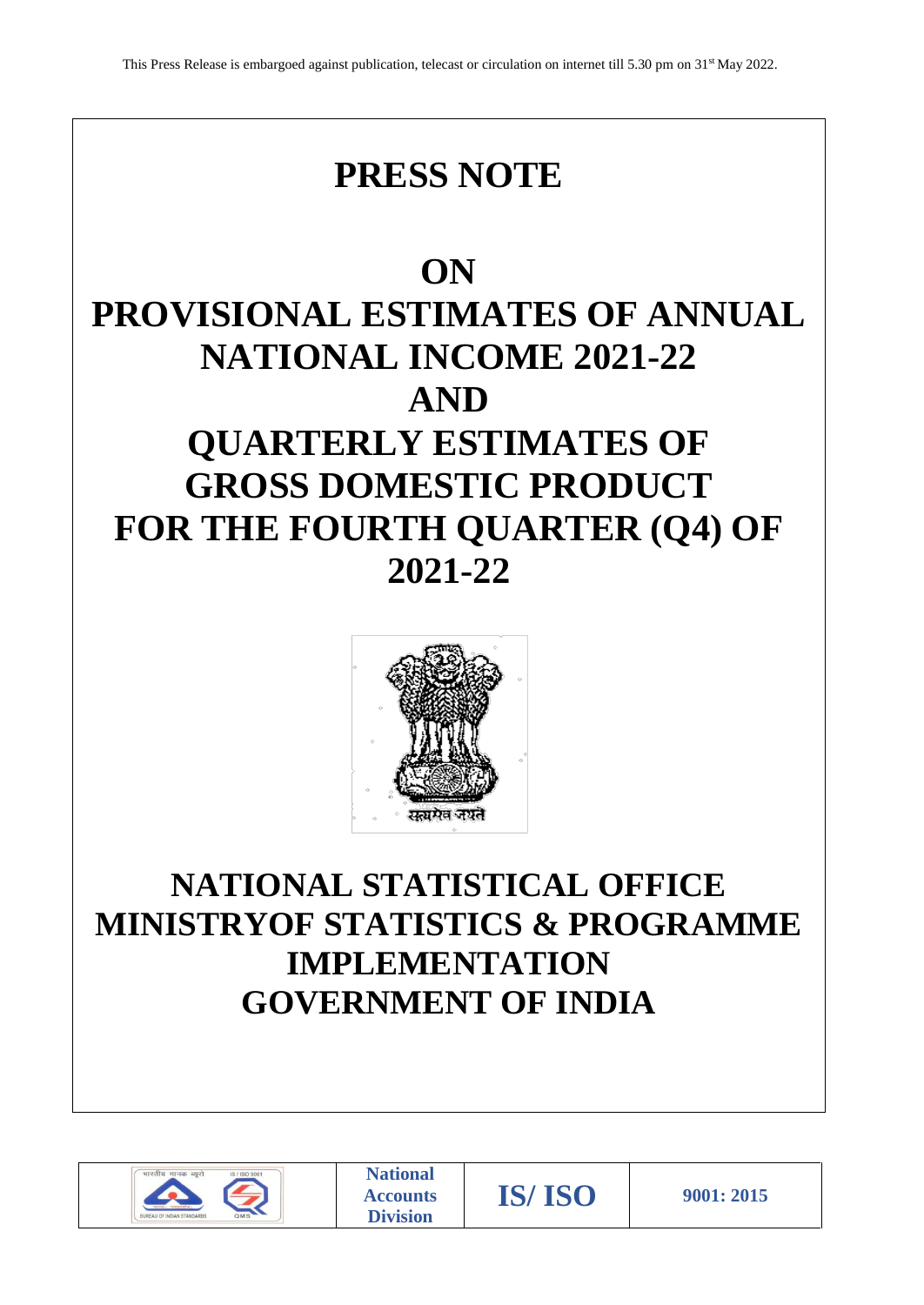## **GOVERNMENT OF INDIA MINISTRY OF STATISTICS AND PROGRAMME IMPLEMENTATION**

Dated the  $31<sup>st</sup>$  May, 2022 10 Jyeshta, 1944 Saka

# **PRESS NOTE**

## **PROVISIONAL ESTIMATES OF ANNUAL NATIONAL INCOME, 2021-22 AND QUARTERLY ESTIMATES OF GROSS DOMESTIC PRODUCT FOR THE FOURTH QUARTER (JAN-MAR), 2021-22**

The National Statistical Office (NSO), Ministry of Statistics and Programme Implementation is releasing in this Press Note the Provisional Estimates (PE) of National Income, 2021-22 as well as Quarterly Estimates of GDP for the quarter January-March (Q4), 2021-22 along with the corresponding estimates of expenditure components of GDP both at Constant (2011-12) and Current Prices in accordance with the release calendar of National Accounts.

2. Annual and quarterly estimates of GVA at Basic Prices by kind of economic activity along with year on year percent changes, expenditure components of GDP and annual estimates of Gross/Net National Income and Per Capita Income for the years 2019-20, 2020- 21 and 2021-22 at Constant (2011-12) and Current Prices are given in **[Statements 1 to 8](https://mospi.gov.in/documents/213904/1123540/Statements_PE+Estimates+2021-22.xls/245f3f78-60f1-b8bc-fdd8-a88b1b690d74?t=1653998733238)**.

3. Real GDP or Gross Domestic Product (GDP) at Constant (2011-12) Prices in the year 2021-22 is estimated to attain a level of  $\bar{\tau}$  147.36 lakh crore, as against the First Revised Estimate of  $\bar{\tau}$  135.58 lakh crore for the year 2020-21, released on 31.01.2022. The growth in GDP during 2021-22 is estimated at 8.7 percent as compared to a contraction of 6.6 percent in 2020-21.

4. Nominal GDP or GDP at Current Prices in the year 2021-22 is estimated to attain a level of ₹ 236.65 lakh crore, as against ₹ 198.01 lakh crore in 2020-21, showing a growth rate of 19.5 percent.

5. GDP at Constant (2011-12) Prices in Q4 2021-22 is estimated at ₹ 40.78 lakh crore, as against ₹ 39.18 lakh crore in Q4 2020-21, showing a growth of 4.1 percent.

6. The Advance and Provisional Estimates of National Income are compiled using the benchmark-indicator method i.e. the estimates available for the previous year referred to as the benchmark year (2020-21 in this case) are extrapolated using the relevant indicators reflecting the performance of sectors. The Second Advance Estimates (SAE) of National Income for the year 2021-22 were released on 28th February, 2022. These estimates have now been revised incorporating latest information on relevant indicators in the financial year.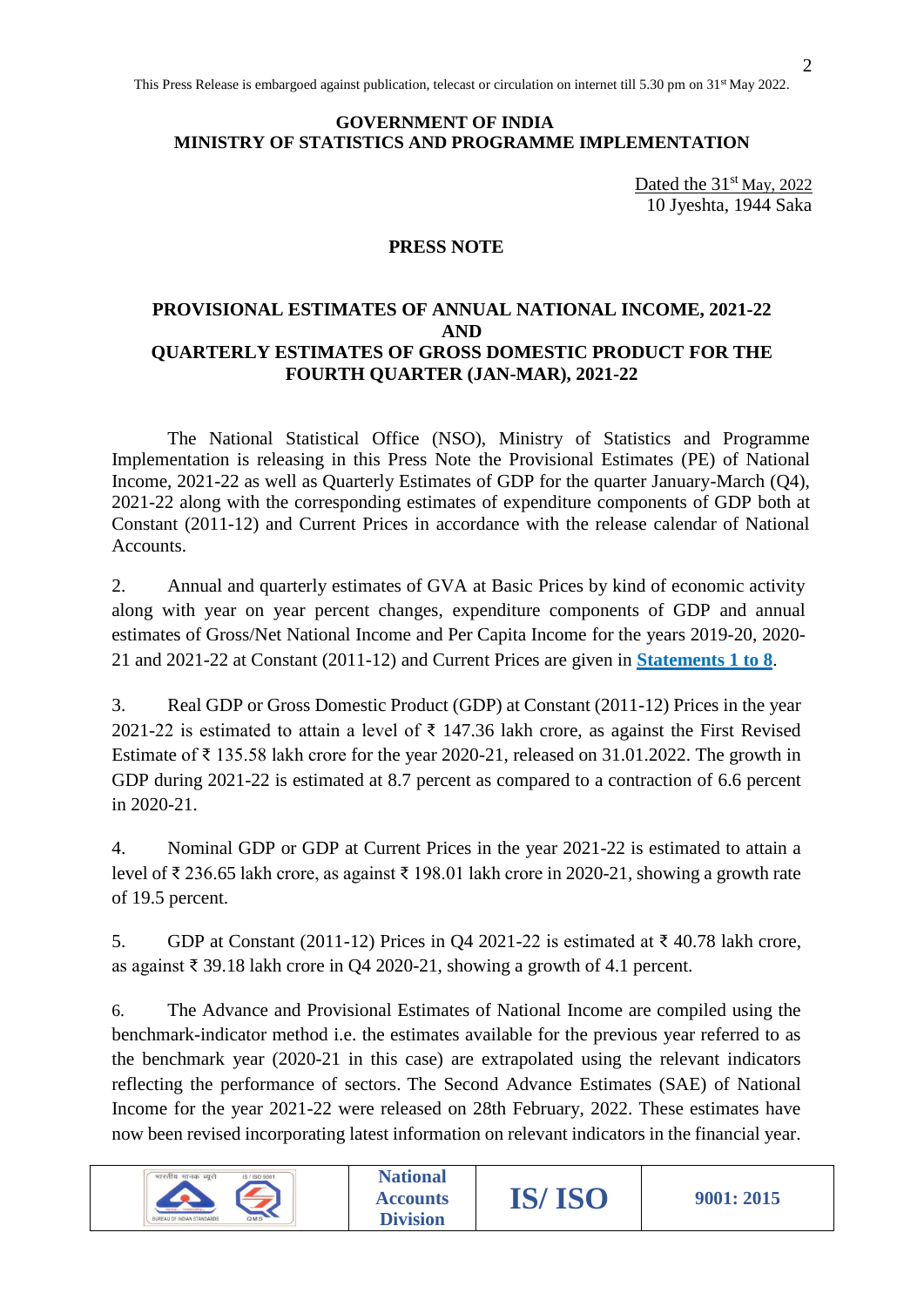7. The sector-wise estimates have been compiled using indicators like (i) Index of Industrial Production (IIP), (ii) financial performance of Listed Companies in the Private Corporate Sector based on available quarterly financial results for these companies, (iii) Third Advance Estimates of crop production, (iv) Production of major livestock products, (v) Fish Production, (vi) Production/consumption of Cement and Steel, (vii) Net Tonne Kilometres and Passenger Kilometres for Railways, (viii) Passenger and Cargo traffic handled by Civil Aviation, (ix) Cargo traffic handled at Major Sea Ports, (x) Sales of Commercial Vehicles, (xi) Bank Deposits & Credits, (xii) Accounts of Central & State Governments, etc., available for the financial year. Percentage changes in the main indicators used in the estimation are given in the **Annexure**.

8. The total tax revenue used for GDP compilation includes non-GST as well as GST revenue. The Revised Estimates of Tax Revenue for 2021-22 as available in the Annual Financial Statement of the Central Government for 2022-23 and latest information available on the websites of the Controller General of Accounts (CGA) and Comptroller and Auditor General of India (CAG) have been used for estimating taxes on products at Current Prices. For compiling taxes on products at Constant Prices, volume extrapolation is done using volume growth of taxed goods and services. The total product subsidies for Centre were compiled using the latest information on major subsidies viz. Food, Urea, Petroleum and Nutrient based subsidy as available on CGA website and Revised Estimates for 2021-22. The expenditure incurred on subsidies by most States upto March 2022 as available on CAG website along with the state-wise BE provision for 2021-22 were used to compile product subsidies of States. Latest information available on Revenue Expenditure, Interest Payments, Subsidies etc. for Centre and those based on detailed analysis of budget documents of States for 2021-22 were also put to use for estimating Government Final Consumption Expenditure (GFCE).

9. Improved data coverage, actual tax collections and expenditure incurred on subsidies, data revisions made by source agencies etc. would have a bearing on subsequent revisions of these estimates. Estimates are, therefore, likely to undergo revisions for the aforesaid causes in due course, as per the release calendar. Users should take these into consideration while interpreting the figures.

10. The next release of quarterly GDP estimates for the quarter April-June 2022 (Q1 2022-23) will be on 31.08.2022.

\*\*\*\*\*\*\*\*\*\*\*\*

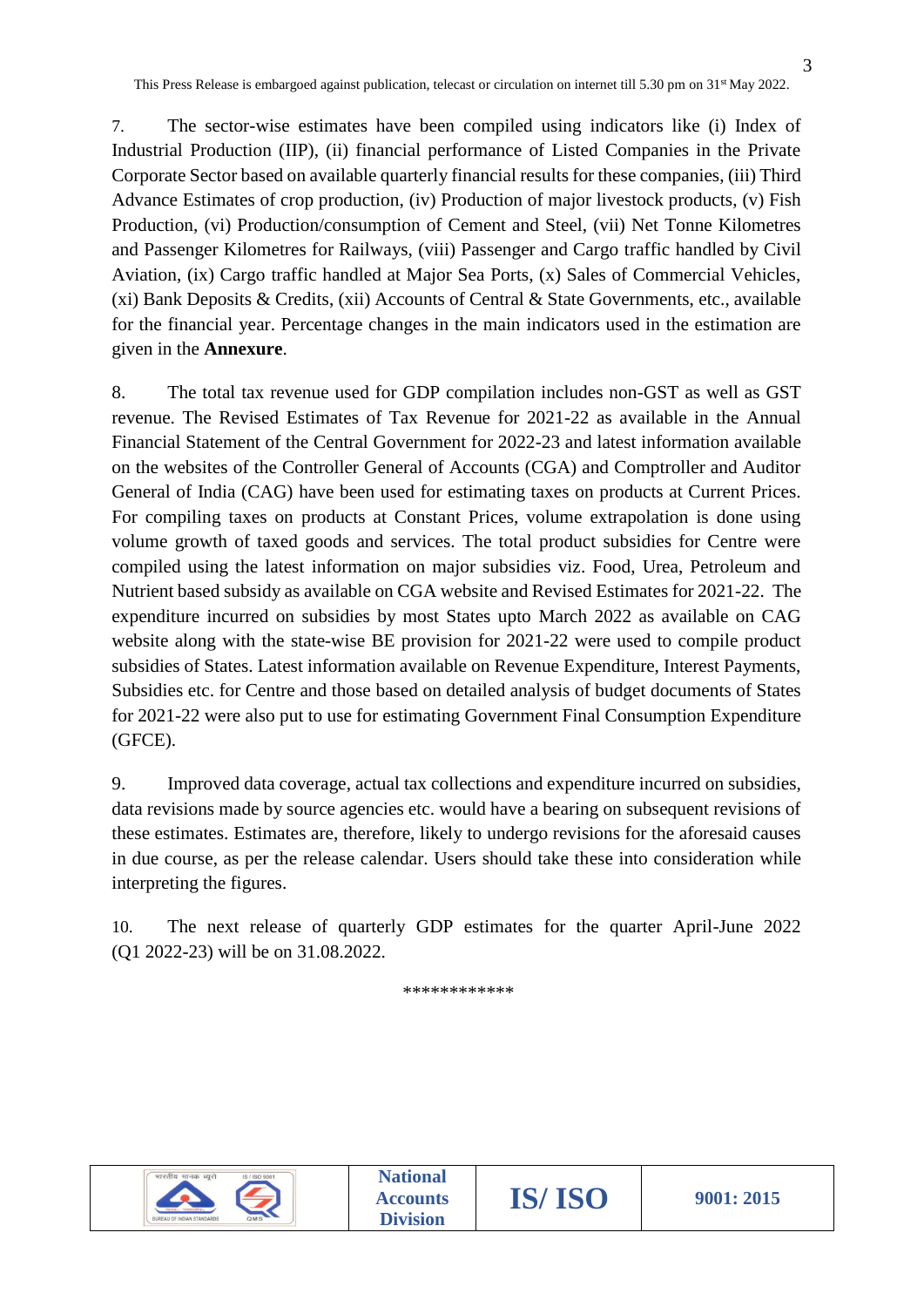|                  |                                                                                     |                                    |                     | $(7$ crore)     |                          |                           |
|------------------|-------------------------------------------------------------------------------------|------------------------------------|---------------------|-----------------|--------------------------|---------------------------|
| S.No.            | Item                                                                                | 2019-20<br>(2nd RE)                | 2020-21<br>(1st RE) | 2021-22<br>(PE) | <b>Percentage Change</b> | <b>Over Previous Year</b> |
|                  | <b>Domestic Product</b>                                                             |                                    |                     |                 | 2020-21                  | 2021-22                   |
| $\mathbf{1}$     | <b>GVA</b> at Basic Prices                                                          | 1,32,19,476                        | 1,25,85,074         | 1,36,05,474     | $-4.8$                   | 8.1                       |
|                  |                                                                                     |                                    |                     |                 |                          |                           |
| $\sqrt{2}$       | Net Taxes on Products                                                               | 12,96,482                          | 9,73,400            | 11,30,041       | $-24.9$                  | 16.1                      |
| $\mathfrak{Z}$   | Gross Domestic Product (GDP)<br>$(1+2)$                                             | 1,45,15,958                        | 1,35,58,473         | 1,47,35,515     | $-6.6$                   | 8.7                       |
| $\overline{4}$   | Net Domestic Product (NDP)                                                          | 1,27,83,337                        | 1,17,26,198         | 1,27,54,679     | $-8.3$                   | 8.8                       |
|                  | <b>Expenditure Components</b>                                                       |                                    |                     |                 |                          |                           |
| 5                | Private Final Consumption<br>Expenditure (PFCE)                                     | 82,59,704                          | 77,63,734           | 83,77,854       |                          |                           |
| 6                | Government Final Consumption<br>Expenditure (GFCE)                                  | 14,84,272                          | 15,37,603           | 15,77,132       |                          |                           |
| $\boldsymbol{7}$ | <b>Gross Fixed Capital Formation</b><br>(GFCF)                                      | 46,11,021                          | 41, 31, 279         | 47,84,054       |                          |                           |
| 8                | Change in Stocks (CIS)                                                              | 1,08,284                           | $-11,573$           | 1,87,937        |                          |                           |
| 9                | Valuables                                                                           | 1,64,527                           | 2,07,980            | 2,95,046        |                          |                           |
| 10               | <b>Exports</b>                                                                      | 28,13,609                          | 25,53,683           | 31,74,844       |                          |                           |
| 11               | Imports                                                                             | 33,21,586                          | 28,62,871           | 38,78,193       |                          |                           |
| 12               | Discrepancies                                                                       | 3,96,125                           | 2,38,638            | 2,16,842        |                          |                           |
| 13               | <b>GDP</b>                                                                          | 1,45,15,958                        | 1,35,58,473         | 1,47,35,515     |                          |                           |
|                  | Share in GDP(%)                                                                     |                                    |                     |                 |                          |                           |
| 14               | Private Final Consumption<br>Expenditure (PFCE)                                     | 56.9                               | 57.3                | 56.9            |                          |                           |
| 15               | <b>Government Final Consumption</b><br>Expenditure (GFCE)                           | 10.2                               | 11.3                | 10.7            |                          |                           |
| 16               | Gross Fixed Capital Formation<br>(GFCF)                                             | 31.8                               | 30.5                | 32.5            |                          |                           |
| 17               | Change in Stocks (CIS)                                                              | 0.7                                | $-0.1$              | 1.3             |                          |                           |
| 18               | Valuables                                                                           | 1.1                                | 1.5                 | 2.0             |                          |                           |
| 19               | <b>Exports</b>                                                                      | 19.4                               | 18.8                | 21.5            |                          |                           |
| 20               | <b>Imports</b>                                                                      | 22.9                               | 21.1                | 26.3            |                          |                           |
| 21               | Discrepancies                                                                       | 2.7                                | 1.8                 | 1.5             |                          |                           |
| 22               | GDP                                                                                 | 100.0                              | 100.0               | 100.0           |                          |                           |
|                  | <b>National Products</b>                                                            |                                    |                     |                 |                          |                           |
| 23               | Gross National Income (GNI)                                                         | 1,43,74,253                        | 1,33,68,279         | 1,45,00,812     | $-7.0$                   | 8.5                       |
| 24               | Net National Income (NNI)                                                           | 1,26,41,633                        | 1,15,36,004         | 1,25,19,976     | $-8.7$                   | 8.5                       |
|                  | Per Capita Income, Product and Final Consumption                                    |                                    |                     |                 |                          |                           |
| 25               | Population* (in million)                                                            | 1341                               | 1355                | 1369            |                          |                           |
| 26               | Per Capita GDP (₹)                                                                  | 1,08,247                           | 1,00,032            | 1,07,670        | $-7.6$                   | 7.6                       |
| 27               | Per Capita GNI (₹)                                                                  | 1,07,191                           | 98,629              | 1,05,955        | $-8.0$                   | 7.4                       |
| 28               | Per Capita NNI (₹)                                                                  | 94,270                             | 85,110              | 91,481          | $-9.7$                   | $7.5\,$                   |
| 29               | Per Capita PFCE (₹)                                                                 | 61,594                             | 57,279              | 61,215          | $-7.0$                   | 6.9                       |
|                  | RE: Revised Estimates; PE: Provisional Estimates<br>* Relates to mid-financial year |                                    |                     |                 |                          |                           |
|                  | भारतीय मानक ब्यूरो<br>S / ISO 9001                                                  | <b>National</b><br><b>Accounts</b> | <b>IS/ISO</b>       |                 |                          | 9001: 2015                |

**Statement 1: Provisional Estimates of National Income and Expenditure Components of GDP, 2021-22 (at 2011- 12 Prices)**

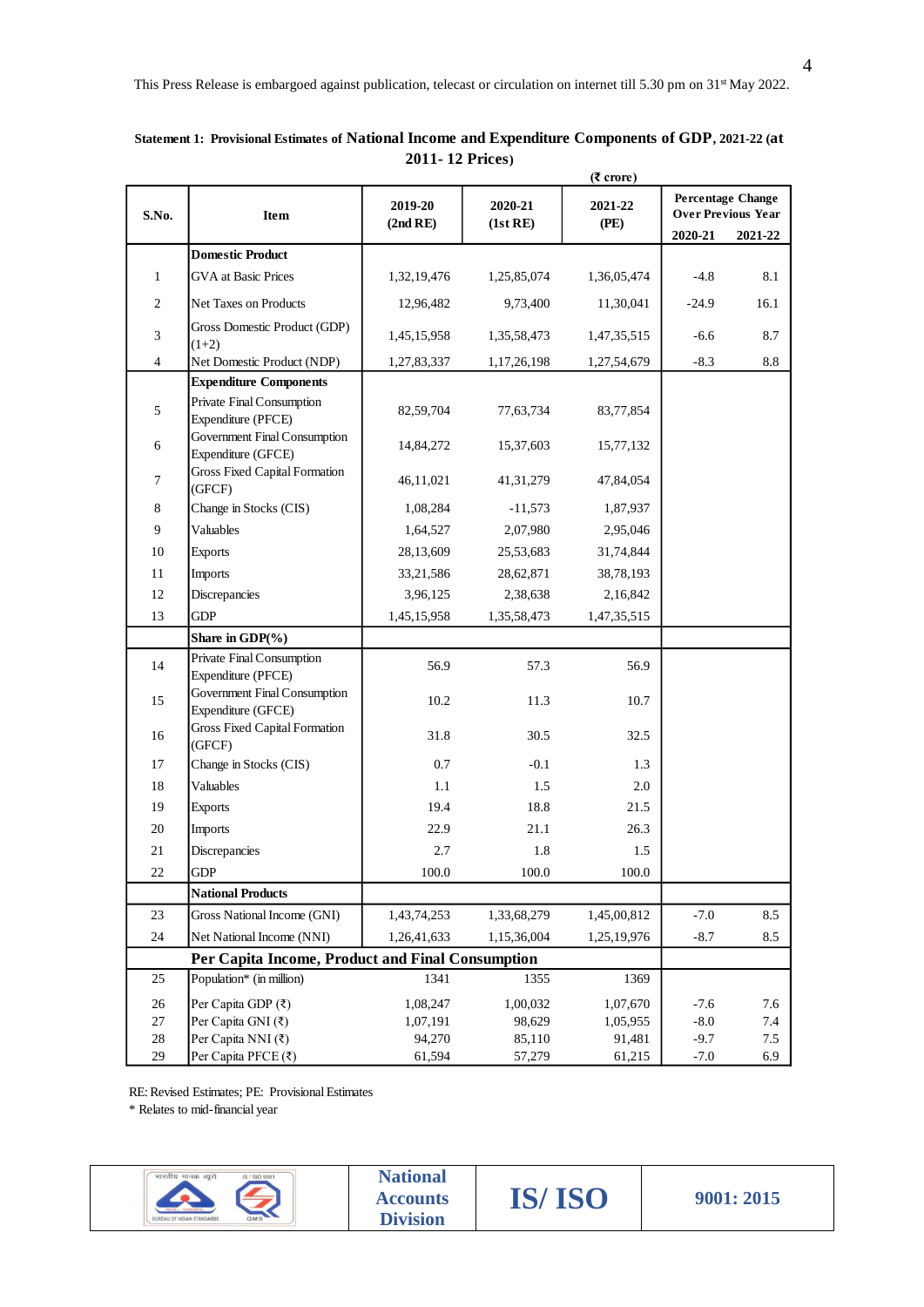|                  |                                                    |                     |                     | $(7$ crore)     |         |                                                                  |
|------------------|----------------------------------------------------|---------------------|---------------------|-----------------|---------|------------------------------------------------------------------|
| S.No.            | Item                                               | 2019-20<br>(2nd RE) | 2020-21<br>(1st RE) | 2021-22<br>(PE) | 2020-21 | <b>Percentage Change</b><br><b>Over Previous Year</b><br>2021-22 |
|                  | <b>Domestic Product</b>                            |                     |                     |                 |         |                                                                  |
| $\mathbf{1}$     | <b>GVA</b> at Basic Prices                         | 1,83,55,109         | 1,80,57,810         | 2,13,49,399     | $-1.6$  | 18.2                                                             |
| $\overline{c}$   | Net Taxes on Products                              | 17, 19, 746         | 17,43,104           | 23, 15, 238     | 1.4     | 32.8                                                             |
| 3                | GDP $(1+2)$                                        | 2,00,74,856         | 1,98,00,914         | 2,36,64,637     | $-1.4$  | 19.5                                                             |
| $\overline{4}$   | <b>NDP</b>                                         | 1,79,09,710         | 1,74,60,845         | 2,08,98,019     | $-2.5$  | 19.7                                                             |
|                  | <b>Expenditure Components</b>                      |                     |                     |                 |         |                                                                  |
| 5                | Private Final Consumption<br>Expenditure (PFCE)    | 1,22,37,111         | 1,20,32,762         | 1,40,95,405     |         |                                                                  |
| 6                | Government Final Consumption<br>Expenditure (GFCE) | 22,00,871           | 23,93,290           | 26,33,867       |         |                                                                  |
| $\boldsymbol{7}$ | <b>Gross Fixed Capital Formation</b><br>(GFCF)     | 57, 37, 645         | 52,64,073           | 67,59,790       |         |                                                                  |
| $8\,$            | Change in Stocks (CIS)                             | 1,34,472            | $-11,764$           | 2,18,170        |         |                                                                  |
| $\overline{9}$   | Valuables                                          | 1,94,708            | 2,71,414            | 4,01,686        |         |                                                                  |
| $10\,$           | <b>Exports</b>                                     | 37,52,188           | 37,04,533           | 50,63,885       |         |                                                                  |
| 11               | <b>Imports</b>                                     | 42,70,232           | 37,81,273           | 56, 53, 892     |         |                                                                  |
| 12               | Discrepancies                                      | 88,092              | $-72,123$           | 1,45,725        |         |                                                                  |
| 13               | <b>GDP</b>                                         | 2,00,74,856         | 1,98,00,914         | 2,36,64,637     |         |                                                                  |
|                  | Share in GDP(%)                                    |                     |                     |                 |         |                                                                  |
| 14               | Private Final Consumption<br>Expenditure (PFCE)    | 61.0                | 60.8                | 59.6            |         |                                                                  |
| 15               | Government Final Consumption<br>Expenditure (GFCE) | 11.0                | 12.1                | 11.1            |         |                                                                  |
| 16               | <b>Gross Fixed Capital Formation</b><br>(GFCF)     | 28.6                | 26.6                | 28.6            |         |                                                                  |
| 17               | Change in Stocks (CIS)                             | 0.7                 | $-0.1$              | 0.9             |         |                                                                  |
| 18               | Valuables                                          | 1.0                 | 1.4                 | 1.7             |         |                                                                  |
| 19               | <b>Exports</b>                                     | 18.7                | 18.7                | 21.4            |         |                                                                  |
| $20\,$           | <b>Imports</b>                                     | 21.3                | 19.1                | 23.9            |         |                                                                  |
| 21               | Discrepancies                                      | 0.4                 | $-0.4$              | 0.6             |         |                                                                  |
| 22               | <b>GDP</b>                                         | 100.0               | 100.0               | 100.0           |         |                                                                  |
|                  | <b>National Products</b>                           |                     |                     |                 |         |                                                                  |
| 23               | <b>GNI</b>                                         | 1,98,81,742         | 1,95,34,226         | 2,32,96,345     | $-1.7$  | 19.3                                                             |
| 24               | <b>NNI</b>                                         | 1,77,16,597         | 1,71,94,158         | 2,05,29,727     | $-2.9$  | 19.4                                                             |
| 25               | <b>Gross National Disposable</b><br>Income (GNDI)  | 2,04,22,106         | 2,00,86,415         | 2,38,78,138     | $-1.6$  | 18.9                                                             |
| 26               | Net National Disposable Income<br>(NNDI)           | 1,82,56,961         | 1,77,46,346         | 2,11,11,520     | $-2.8$  | 19.0                                                             |
|                  | Per Capita Income, Product and Final Consumption   |                     |                     |                 |         |                                                                  |
| 27               | Per Capita GDP (₹)                                 | 1,49,701            | 1,46,087            | 1,72,913        | $-2.4$  | 18.4                                                             |
| 28               | Per Capita GNI (₹)                                 | 1,48,261            | 1,44,120            | 1,70,222        | $-2.8$  | 18.1                                                             |
| 29               | Per Capita NNI (₹)                                 | 1,32,115            | 1,26,855            | 1,50,007        | $-4.0$  | 18.3                                                             |
| 30               | Per Capita GNDI (₹)                                | 1,52,290            | 1,48,194            | 1,74,473        | $-2.7$  | 17.7                                                             |
| 31               | Per Capita PFCE (₹)                                | 91,254              | 88,775              | 1,02,992        | $-2.7$  | 16.0                                                             |

## **Statement 2: Provisional Estimates of National Income and Expenditure Components of GDP, 2021-22 (at Current Prices)**

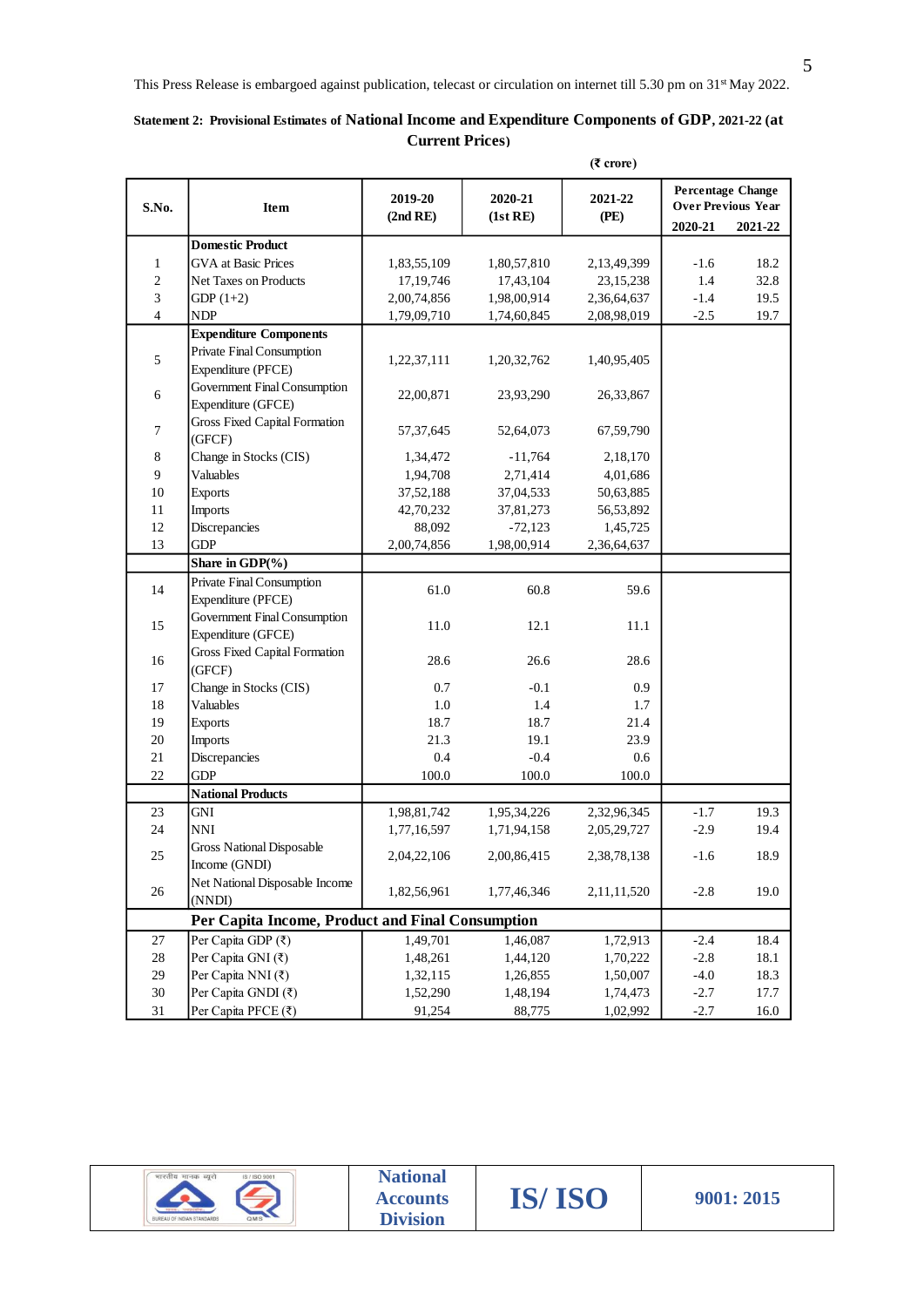|                                                   |           |                         | (s crore)   |         |                                                       |
|---------------------------------------------------|-----------|-------------------------|-------------|---------|-------------------------------------------------------|
| Industry                                          | 2019-20   | 2020-21                 | 2021-22     |         | <b>Percentage Change</b><br><b>Over Previous Year</b> |
|                                                   | (2nd RE)  | (1st RE)                | (PE)        | 2020-21 | 2021-22                                               |
| 1. Agriculture, Forestry & Fishing                | 19,82,303 | 20,48,032               | 21,09,697   | 3.3     | 3.0                                                   |
| 2. Mining & Quarrying                             | 3,21,766  | 2,94,024                | 3,27,984    | $-8.6$  | 11.5                                                  |
| 3. Manufacturing                                  | 22,61,294 | 22,47,740               | 24,70,822   | $-0.6$  | 9.9                                                   |
| 4. Electricity, Gas, Water Supply & Other Utility |           |                         |             |         |                                                       |
| <b>Services</b>                                   | 3,00,675  | 2,89,771                | 3,11,598    | $-3.6$  | 7.5                                                   |
| 5. Construction                                   | 10,38,680 | 9,62,835                | 10,73,595   | $-7.3$  | 11.5                                                  |
| 6. Trade, Hotels, Transport, Communication &      |           |                         |             |         |                                                       |
| Services related to Broadcasting                  | 26,89,726 | 21,47,679               | 23,85,605   | $-20.2$ | 11.1                                                  |
| 7. Financial, Real Estate & Professional Services | 28,97,393 | 29,61,910               | 30,87,360   | 2.2     | 4.2                                                   |
| 8. Public Administration, Defence & Other         |           |                         |             |         |                                                       |
| Services*                                         | 17,27,639 | 16,33,081               | 18,38,814   | $-5.5$  | 12.6                                                  |
| <b>GVA at Basic Prices</b>                        |           | 1,32,19,476 1,25,85,074 | 1,36,05,474 | $-4.8$  | 8.1                                                   |

**Statement 3: Provisional Estimates of GVA at Basic Prices by Economic Activity (at 2011- 12 Prices)**

|  | Statement 4: Provisional Estimates of GVA at Basic Prices by Economic Activity (at Current Prices) |  |  |  |  |  |  |  |  |  |  |
|--|----------------------------------------------------------------------------------------------------|--|--|--|--|--|--|--|--|--|--|
|--|----------------------------------------------------------------------------------------------------|--|--|--|--|--|--|--|--|--|--|

|                                                                                                                                               |                                    |             | $(3$ crore)        |         |                           |
|-----------------------------------------------------------------------------------------------------------------------------------------------|------------------------------------|-------------|--------------------|---------|---------------------------|
|                                                                                                                                               | 2019-20                            | 2020-21     | 2021-22            |         | <b>Percentage Change</b>  |
| Industry                                                                                                                                      | (2nd RE)                           | (1st RE)    | (PE)               |         | <b>Over Previous Year</b> |
|                                                                                                                                               |                                    |             |                    | 2020-21 | 2021-22                   |
| 1. Agriculture, Forestry & Fishing                                                                                                            | 19,82,303                          | 20,48,032   | 21,09,697          | 3.3     | 3.0                       |
| 2. Mining & Quarrying                                                                                                                         | 3,21,766                           | 2,94,024    | 3,27,984           | $-8.6$  | 11.5                      |
| 3. Manufacturing                                                                                                                              | 22,61,294                          | 22,47,740   | 24,70,822          | $-0.6$  | 9.9                       |
| 4. Electricity, Gas, Water Supply & Other Utility                                                                                             |                                    |             |                    |         |                           |
| <b>Services</b>                                                                                                                               | 3,00,675                           | 2,89,771    | 3,11,598           | $-3.6$  | 7.5                       |
| 5. Construction                                                                                                                               | 10,38,680                          | 9,62,835    | 10,73,595          | $-7.3$  | 11.5                      |
| 6. Trade, Hotels, Transport, Communication &                                                                                                  |                                    |             |                    |         |                           |
| Services related to Broadcasting                                                                                                              | 26,89,726                          | 21,47,679   | 23,85,605          | $-20.2$ | 11.1                      |
| 7. Financial, Real Estate & Professional Services                                                                                             | 28,97,393                          | 29,61,910   | 30,87,360          | 2.2     | 4.2                       |
| 8. Public Administration, Defence & Other                                                                                                     |                                    |             |                    |         |                           |
| Services*                                                                                                                                     | 17,27,639                          | 16,33,081   | 18,38,814          | $-5.5$  | 12.6                      |
| <b>GVA</b> at Basic Prices                                                                                                                    | 1,32,19,476                        | 1,25,85,074 | 1,36,05,474        | $-4.8$  | 8.1                       |
| Recreation, and other personal services<br>Statement 4: Provisional Estimates of GVA at Basic Prices by Economic Activity (at Current Prices) |                                    |             |                    |         |                           |
|                                                                                                                                               |                                    |             | $(5 \text{ core})$ |         |                           |
|                                                                                                                                               | 2019-20                            | 2020-21     | 2021-22            |         | <b>Percentage Change</b>  |
| Industry                                                                                                                                      | (2nd RE)                           | (1st RE)    | (PE)               |         | <b>Over Previous Year</b> |
|                                                                                                                                               |                                    |             |                    | 2020-21 | 2021-22                   |
| 1. Agriculture, Forestry & Fishing                                                                                                            | 33,58,364                          | 36,09,494   | 39,80,067          | 7.5     | 10.3                      |
| 2. Mining & Quarrying                                                                                                                         | 3,58,517                           | 3,24,980    | 5,13,076           | $-9.4$  | 57.9                      |
| 3. Manufacturing                                                                                                                              | 27,04,809                          | 27,09,435   | 33,07,315          | 0.2     | 22.1                      |
| 4. Electricity, Gas, Water Supply & Other Utility                                                                                             |                                    |             |                    |         |                           |
| <b>Services</b>                                                                                                                               | 5,01,618                           | 5,07,352    | 5,86,679           | 1.1     | 15.6                      |
| 5. Construction                                                                                                                               | 13,72,759                          | 13,15,608   | 17,19,098          | $-4.2$  | 30.7                      |
| 6. Trade, Hotels, Transport, Communication &                                                                                                  |                                    |             |                    |         |                           |
| Services related to Broadcasting                                                                                                              | 34,78,493                          | 28,66,393   | 35,28,896          | $-17.6$ | 23.1                      |
| 7. Financial, Real Estate & Professional Services                                                                                             | 38,79,338                          | 40,45,760   | 45, 43, 303        | 4.3     | 12.3                      |
| 8. Public Administration, Defence & Other Services                                                                                            | 27,01,212                          | 26,78,787   | 31,70,966          | $-0.8$  | 18.4                      |
| <b>GVA</b> at Basic Prices                                                                                                                    | 1,83,55,109                        | 1,80,57,810 | 2,13,49,399        | $-1.6$  | 18.2                      |
|                                                                                                                                               |                                    |             |                    |         |                           |
| भारतीय मानक ब्यूरो<br>IS / ISO 9001                                                                                                           | <b>National</b><br><b>Accounts</b> | IS/ISO      |                    |         | 9001: 2015                |

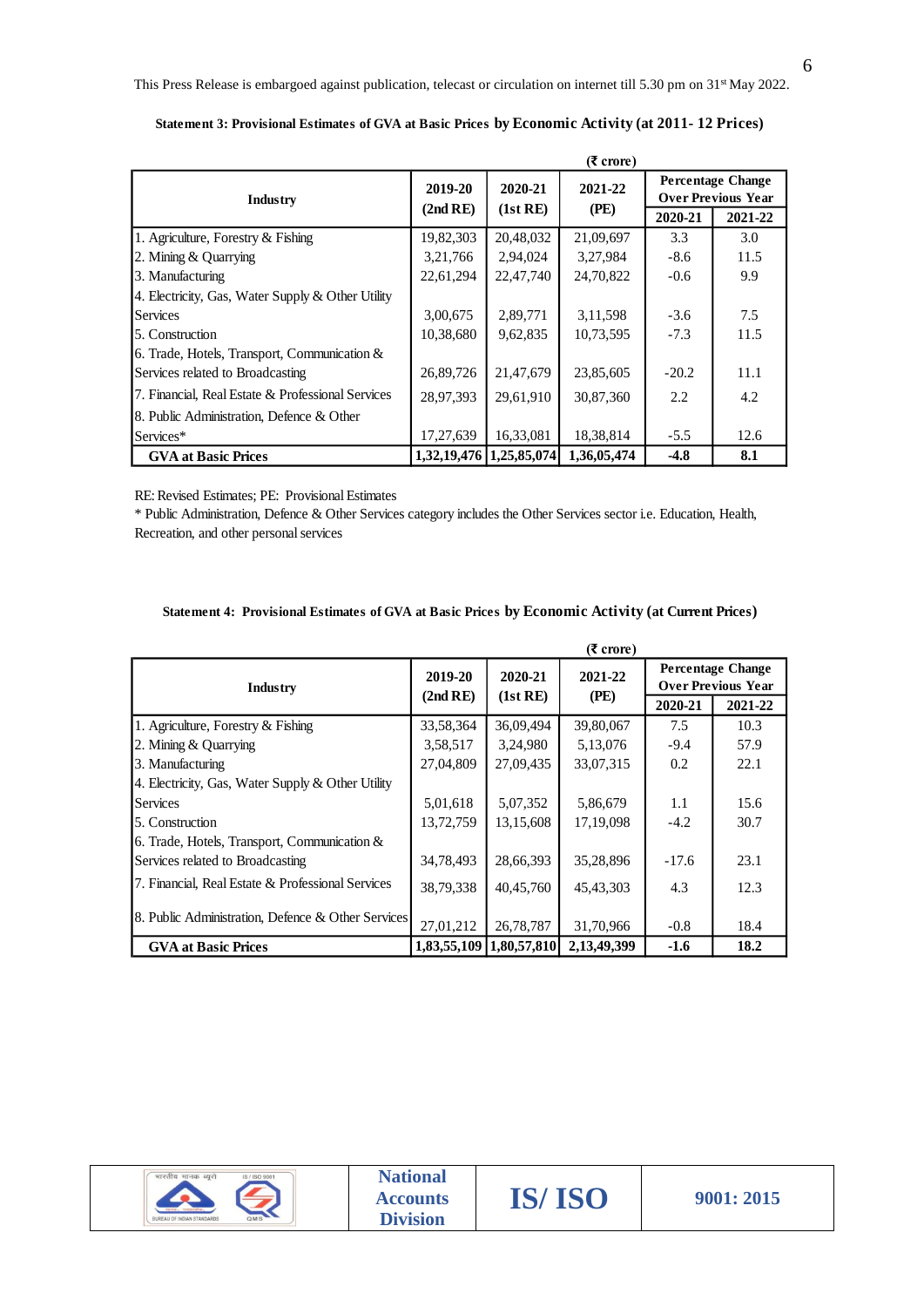## This Press Release is embargoed against publication, telecast or circulation on internet till 5.30 pm on 31<sup>st</sup> May 2022.

#### **Statement 5: Quarterly Estimates of GVA at Basic Prices for 2021-22 (at 2011-12 Prices)**

|                                           |          |           |                                                                                                                               |                   |                                                                         |                |                   |          | (7 Crore)                 |                |           |          |         |           |         |           |                                      |                |         |                |
|-------------------------------------------|----------|-----------|-------------------------------------------------------------------------------------------------------------------------------|-------------------|-------------------------------------------------------------------------|----------------|-------------------|----------|---------------------------|----------------|-----------|----------|---------|-----------|---------|-----------|--------------------------------------|----------------|---------|----------------|
|                                           |          |           |                                                                                                                               |                   |                                                                         |                |                   |          | <b>GVA</b> at Basic Price |                |           |          |         |           |         |           |                                      |                |         |                |
| Industry                                  |          |           | 2019-20                                                                                                                       |                   |                                                                         |                | 2020-21           |          |                           |                | 2021-22   |          |         |           |         |           | Percentage Change Over Previous Year |                |         |                |
|                                           |          |           |                                                                                                                               |                   |                                                                         |                |                   |          |                           |                |           |          |         |           | 2020-21 |           |                                      |                | 2021-22 |                |
|                                           | 01       | <b>O2</b> | О3                                                                                                                            | <b>O4</b>         | 01                                                                      | Q <sub>2</sub> | <b>O3</b>         | 04       | <b>O1</b>                 | Q <sub>2</sub> | <b>O3</b> | 04       | 01      | <b>O2</b> | 03      | <b>O4</b> | 01                                   | Q <sub>2</sub> | 03      | Q <sub>4</sub> |
| 1. Agriculture, Forestry & Fishing        | 4,48,703 | 3,81,401  | 6,20,878                                                                                                                      | 5,31,320          | 4,62,006                                                                | 3,93,424       | 6,46,278          | 5,46,324 | 4,72,258                  | 4,05,870       | 6,62,688  | 5,68,880 | 3.0     | 3.2       | 4.1     | 2.8       | 2.2                                  | 3.2            | 2.5     | 4.1            |
| 2. Mining & Quarrying                     | 82,696   | 65,071    | 77.460                                                                                                                        | 96,539            | 68,000                                                                  | 59,916         | 73,346            | 92,762   | 80,243                    | 68,626         | 80.095    | 99,020   | $-17.8$ | $-7.9$    | $-5.3$  | $-3.9$    | 18.0                                 | 14.5           | 9.2     | 6.7            |
| 3. Manufacturing                          | 5,65,526 | 5,62,812  | 5,44,695                                                                                                                      | 5,88,261          | 3,87,448                                                                | 5,91,929       | 5,90,504          | 6,77,859 | 5,77,249                  | 6,24,891       | 5,92,268  | 6,76,414 | $-31.5$ | 5.2       | 8.4     | 15.2      | 49.0                                 | 5.6            | 0.3     | $-0.2$         |
| 4. Electricity, Gas, Water Supply & Other | 79,693   | 77,506    | 70,544                                                                                                                        | 72,932            | 67,901                                                                  | 74,997         | 71,573            | 75,301   | 77,297                    | 81,385         | 74,222    | 78,694   | $-14.8$ | $-3.2$    | 1.5     | 3.2       | 13.8                                 | 8.5            | 3.7     | 4.5            |
| <b>Utility Services</b>                   |          |           |                                                                                                                               |                   |                                                                         |                |                   |          |                           |                |           |          |         |           |         |           |                                      |                |         |                |
| 5. Construction                           | 2,59,728 | 2,40,792  | 2,57,708                                                                                                                      | 2,80,451          | 1,31,437                                                                | 2,24,897       | 2,74,752          | 3,31,749 | 2,25,166                  | 2,43,071       | 2,67,074  | 3,38,283 | $-49.4$ | $-6.6$    | 6.6     | 18.3      | 71.3                                 | 8.1            | $-2.8$  | 2.0            |
| 6. Trade, Hotels, Transport,              |          |           |                                                                                                                               |                   |                                                                         |                |                   |          |                           |                |           |          |         |           |         |           |                                      |                |         |                |
| Communication & Services related to       | 6,62,305 | 6,36,189  |                                                                                                                               | 6,61,370 7,29,862 | 3,31,582                                                                |                | 5,16,278 5,94,677 | 7,05,142 | 4,45,454                  | 5,65,940       | 6,32,010  | 7,42,200 | $-49.9$ | $-18.8$   | $-10.1$ | $-3.4$    | 34.3                                 | 9.6            | 6.3     | 5.3            |
| <b>Broadcasting</b>                       |          |           |                                                                                                                               |                   |                                                                         |                |                   |          |                           |                |           |          |         |           |         |           |                                      |                |         |                |
| 7. Financial, Real Estate & Professional  | 7.96.851 | 8,57,081  | 6,16,370 6,27,091                                                                                                             |                   | 7,87,925                                                                |                | 8,12,108 6,79,654 | 6,82,224 | 8,05,847                  | 8,61,973       | 7,08,165  | 7.11.375 | $-1.1$  | $-5.2$    | 10.3    | 8.8       | 2.3                                  | 6.1            | 4.2     | 4.3            |
| Services                                  |          |           |                                                                                                                               |                   |                                                                         |                |                   |          |                           |                |           |          |         |           |         |           |                                      |                |         |                |
| 8. Public Administration, Defence & Other | 3,92,369 | 4,35,657  |                                                                                                                               |                   | 4,48,466 4,51,146 3,47,501 3,91,371 4,35,528 4,58,680 3,69,150 4,67,491 |                |                   |          |                           |                | 5,08,261  | 4,93,911 | $-11.4$ | $-10.2$   | $-2.9$  |           | 6.2                                  | 19.4           | 16.7    | 7.7            |
| Services*                                 |          |           |                                                                                                                               |                   |                                                                         |                |                   |          |                           |                |           |          |         |           |         |           |                                      |                |         |                |
| <b>GVA at Basic Prices</b>                |          |           | 32,87,872 32,56,509 32,97,492 33,77,603 25,83,801 30,64,920 33,66,311 35,70,041 30,52,664 33,19,248 35,24,786 37,08,776 -21.4 |                   |                                                                         |                |                   |          |                           |                |           |          |         | $-5.9$    | 2.1     | 5.7       | 18.1                                 | 8.3            | 4.7     | 3.9            |

#### **Statement 6: Quarterly Estimates of Expenditure Components of GDP for 2021-22 (at 2011-12 Prices)**

|                                           |                     |                     |                     |                       |                     |                     |                         |                     | (₹ Crore)<br><b>GVA</b> at Basic Price |                                                                                                   |                     |                     |              |              |                |                |                                      |                 |              |                |
|-------------------------------------------|---------------------|---------------------|---------------------|-----------------------|---------------------|---------------------|-------------------------|---------------------|----------------------------------------|---------------------------------------------------------------------------------------------------|---------------------|---------------------|--------------|--------------|----------------|----------------|--------------------------------------|-----------------|--------------|----------------|
|                                           |                     |                     |                     |                       |                     |                     |                         |                     |                                        |                                                                                                   |                     |                     |              |              |                |                |                                      |                 |              |                |
| Industry                                  |                     |                     | 2019-20             |                       |                     |                     | 2020-21                 |                     |                                        |                                                                                                   | 2021-22             |                     |              |              |                |                | Percentage Change Over Previous Year |                 |              |                |
|                                           |                     |                     |                     |                       |                     |                     |                         |                     |                                        |                                                                                                   |                     |                     |              |              | 2020-21        |                |                                      |                 | 2021-22      |                |
|                                           | <b>O1</b>           | <b>O2</b>           | <b>O3</b>           | 04                    | <b>O1</b>           | <b>O2</b>           | <b>O3</b>               | 04                  | 01                                     | <b>O2</b>                                                                                         | <b>O3</b>           | <b>O4</b>           | <b>O1</b>    | Q2           | Q <sub>3</sub> | <b>O4</b>      | 01                                   | <b>O2</b>       | <b>O3</b>    | Q <sub>4</sub> |
| 1. Agriculture, Forestry & Fishing        | 4,48,703            | 3,81,401            | 6,20,878            | 5,31,320              | 4,62,006            | 3,93,424            | 6,46,278                | 5,46,324            | 4,72,258                               | 4,05,870                                                                                          | 6,62,688            | 5,68,880            | 3.0          | 3.2          | 4.1            | 2.8            | 2.2                                  | 3.2             | 2.5          | 4.1            |
| 2. Mining & Quarrying                     | 82,696              | 65,071              | 77,460              | 96,539                | 68,000              | 59,916              | 73,346                  | 92,762              | 80.243                                 | 68,626                                                                                            | 80,095              | 99,020              | $-17.8$      | $-7.9$       | $-5.3$         | $-3.9$         | 18.0                                 | 14.5            | 9.2          | 6.7            |
| 3. Manufacturing                          | 5,65,526            | 5,62,812            | 5,44,695            | 5,88,261              | 3,87,448            | 5,91,929            | 5,90,504                | 6,77,859            | 5,77,249                               | 6,24,891                                                                                          | 5,92,268            | 6,76,414            | $-31.5$      | 5.2          | 8.4            | 15.2           | 49.0                                 | 5.6             | 0.3          | $-0.2$         |
| 4. Electricity, Gas, Water Supply & Other | 79,693              | 77,506              | 70,544              | 72,932                | 67,901              | 74,997              | 71,573                  | 75,301              | 77,297                                 | 81,385                                                                                            | 74,222              | 78,694              | $-14.8$      | $-3.2$       | 1.5            | 3.2            | 13.8                                 | 8.5             | 3.7          | 4.5            |
| <b>Utility Services</b>                   |                     |                     |                     |                       |                     |                     |                         |                     |                                        |                                                                                                   |                     |                     |              |              |                |                |                                      |                 |              |                |
| 5. Construction                           | 2,59,728            | 2,40,792            | 2,57,708            | 2,80,451              | 1,31,437            | 2,24,897            | 2,74,752                | 3,31,749            | 2,25,166                               | 2,43,071                                                                                          | 2,67,074            | 3,38,283            | $-49.4$      | $-6.6$       | 6.6            | 18.3           | 71.3                                 | 8.1             | $-2.8$       | 2.0            |
| 6. Trade, Hotels, Transport,              |                     |                     |                     |                       |                     |                     |                         |                     |                                        |                                                                                                   |                     |                     |              |              |                |                |                                      |                 |              |                |
| Communication & Services related to       | 6,62,305            | 6,36,189            | 6,61,370            | 7,29,862              | 3,31,582            | 5,16,278            | 5,94,677                | 7,05,142            | 4,45,454                               | 5,65,940                                                                                          | 6,32,010            | 7,42,200            | $-49.9$      | $-18.8$      | $-10.1$        | $-3.4$         | 34.3                                 | 9.6             | 6.3          | 5.3            |
| Broadcasting                              |                     |                     |                     |                       |                     |                     |                         |                     |                                        |                                                                                                   |                     |                     |              |              |                |                |                                      |                 |              |                |
| 7. Financial, Real Estate & Professional  | 7,96,851            | 8,57,081            | 6,16,370            | 6,27,091              | 7,87,925            | 8, 12, 108          | 6,79,654                | 6,82,224            | 8,05,847                               | 8,61,973                                                                                          | 7,08,165            | 7, 11, 375          | $-1.1$       | $-5.2$       | 10.3           | 8.8            | 2.3                                  | 6.1             | 4.2          | 4.3            |
| Services                                  |                     |                     |                     |                       |                     |                     |                         |                     |                                        |                                                                                                   |                     |                     |              |              |                |                |                                      |                 |              |                |
| 8. Public Administration. Defence & Other | 3,92,369            | 4,35,657            | 4,48,466            | 4,51,146              | 3,47,501            | 3,91,371            | 4,35,528                | 4,58,680            | 3,69,150                               | 4,67,491                                                                                          | 5,08,261            | 4,93,911            | $-11.4$      | $-10.2$      | $-2.9$         | 1.7            | 6.2                                  | 19.4            | 16.7         | 7.7            |
| Services*                                 |                     |                     |                     |                       |                     |                     |                         |                     |                                        |                                                                                                   |                     |                     |              |              |                |                |                                      |                 |              |                |
| <b>GVA at Basic Prices</b>                | 32,87,872           |                     | 32,56,509 32,97,492 | 33,77,603             | 25,83,801           |                     | 30,64,920 33,66,311     |                     | 35,70,041 30,52,664                    | 33,19,248                                                                                         | 35,24,786           | 37,08,776           | $-21.4$      | $-5.9$       | 2.1            | 5.7            | 18.1                                 | 8.3             | 4.7          | 3.9            |
|                                           |                     |                     |                     |                       |                     |                     |                         |                     | (₹ Crore)                              | Statement 6: Quarterly Estimates of Expenditure Components of GDP for 2021-22 (at 2011-12 Prices) |                     |                     |              |              |                |                |                                      |                 |              |                |
|                                           |                     |                     |                     |                       |                     |                     |                         |                     | <b>Expenditure Components of GDP</b>   |                                                                                                   |                     |                     |              |              |                |                |                                      |                 |              |                |
|                                           |                     |                     |                     |                       |                     |                     |                         |                     |                                        |                                                                                                   |                     |                     |              |              |                |                | Share in GDP $(\% )$                 |                 |              |                |
| <b>Expenditure Components</b>             |                     |                     | 2019-20             |                       |                     |                     | 2020-21                 |                     |                                        |                                                                                                   | 2021-22             |                     |              |              | 2020-21        |                |                                      |                 | 2021-22      |                |
|                                           | <b>O1</b>           | Q2                  | Q <sub>3</sub>      | Q <sub>4</sub>        | <b>O1</b>           | Q <sub>2</sub>      | <b>O3</b>               | Q4                  | <b>O1</b>                              | Q <sub>2</sub>                                                                                    | <b>O3</b>           | Q4                  | <b>O1</b>    | Q2           | Q3             | Q <sub>4</sub> | Q1                                   | Q2              | Q3           | Q <sub>4</sub> |
| 1. Private Final Consumption Expenditure  |                     |                     |                     |                       |                     |                     |                         |                     |                                        |                                                                                                   |                     |                     |              |              |                |                |                                      |                 |              |                |
| (PFCE)                                    | 20.09.312           | 20,04,859           | 21,57,091           | 20,88,442             | 15,32,170           |                     | 18, 39, 177 21, 69, 131 | 22, 23, 256         | 17,53,400                              | 20,31,624                                                                                         | 23,30,425           | 22,62,405           | 56.7         | 55.5         | 59.8           | 56.7           | 54.0                                 | 56.6            | 61.0         | 55.5           |
| 2. Government Final Consumption           | 3,77,951            | 4,18,372            | 3,45,786            | 3,42,163              | 4,29,241            | 3,22,530            | 3,44,609                | 4,41,224            | 4,08,789                               | 3,51,138                                                                                          | 3,54,889            | 4,62,316            | 15.9         | 9.7          | 9.5            | 11.3           | 12.6                                 | 9.8             | 9.3          | 11.3           |
| Expenditure (GFCE)                        |                     |                     |                     |                       |                     |                     |                         |                     |                                        |                                                                                                   |                     |                     |              |              |                |                |                                      |                 |              |                |
| 3. Gross Fixed Capital Formation (GFCF)   | 11,97,344           | 10,93,791           | 11,35,023           | 11,84,862             | 6,54,479            | 10,44,735           | 11,28,11                | 13,03,947           | 10,63,543                              | 11,97,408                                                                                         | 11,52,014           | 13,71,090           | 24.2         | 31.6         | 31.1           | 33.3           | 32.8                                 | 33.4            | 30.1         | 33.6           |
| 4. Change in Stocks (CIS)                 | 27,081              | 26,951              | 26,083              | 28,169                | $-1,995$            | $-3,048$            | $-3,040$                | $-3,490$            | 43,907                                 | 47,531                                                                                            | 45,050              | 51,450              | $-0.1$       | $-0.1$       | $-0.1$         | $-0.1$         | 1.4                                  | 1.3             | 1.2          | 1.3            |
| 5. Valuables                              | 43,887              | 44,242              | 37,119              | 39,279                | 3,790               | 52,356              | 50,917                  | 1,00,918            | 23,329                                 | 1,42,228                                                                                          | 77,891              | 51,597              | 0.1          | 1.6          | 1.4            | 2.6            | 0.7                                  | 4.0             | 2.0          | 1.3            |
| 6. Exports                                | 7,03,240            | 7,05,236            | 7,06,562            | 6,98,570              | 5,23,643            | 6,59,753            | 6,45,694                | 7,24,592            | 7,37,146                               | 7,95,994                                                                                          | 7,94,990            | 8,46,715            | 19.4         | 19.9         | 17.8           | 18.5           | 22.7                                 | 22.2            | 20.8         | 20.8           |
| 7. Imports                                | 8,77,979            | 8,38,150            | 8,07,150            | 7,98,306              | 5,17,454            | 6,88,186            | 7,65,424                | 8,91,807            | 8,33,455                               | 9,70,006                                                                                          | 10,22,436           | 10,52,297           | 19.1         | 20.8         | 21.1           | 22.8           | 25.7                                 | 27.0            | 26.8         | 25.8           |
| 8. Discrepancies<br><b>GDP</b>            | 68,121<br>35,48,958 | 90,923<br>35,46,223 | $-819$<br>35,99,696 | 2,37,901<br>38.21.081 | 79,724<br>27,03,598 | 83,612<br>33.10.930 | 56,217<br>36,26,220     | 19,085<br>39,17,725 | 49,775<br>32,46,434                    | $-6,738$<br>35,89,178                                                                             | 89,056<br>38,21,878 | 84,749<br>40.78.025 | 2.9<br>100.0 | 2.5<br>100.0 | 1.6<br>100.0   | 0.5<br>100.0   | 1.5<br>100.0                         | $-0.2$<br>100.0 | 2.3<br>100.0 | 2.1<br>100.0   |
| GDP (Percentage change over               |                     |                     |                     |                       |                     |                     |                         |                     |                                        |                                                                                                   |                     |                     |              |              |                |                |                                      |                 |              |                |
| previous year)                            |                     |                     |                     |                       | $-23.8$             | $-6.6$              | 0.7                     | 2.5                 | 20.1                                   | 8.4                                                                                               | 5.4                 | 4.1                 |              |              |                |                |                                      |                 |              |                |
|                                           |                     |                     |                     |                       |                     |                     |                         |                     |                                        |                                                                                                   |                     |                     |              |              |                |                |                                      |                 |              |                |
|                                           | भारतीय मानक व्यरो   |                     | IS / ISO 9001       |                       |                     | <b>National</b>     |                         |                     |                                        |                                                                                                   |                     |                     |              |              |                |                |                                      |                 |              |                |
|                                           |                     |                     |                     |                       |                     |                     |                         |                     |                                        |                                                                                                   |                     |                     |              |              |                |                |                                      |                 |              |                |
|                                           |                     |                     |                     |                       |                     | <b>Accounts</b>     |                         |                     | <b>IS/ISO</b>                          |                                                                                                   |                     |                     | 9001: 2015   |              |                |                |                                      |                 |              |                |

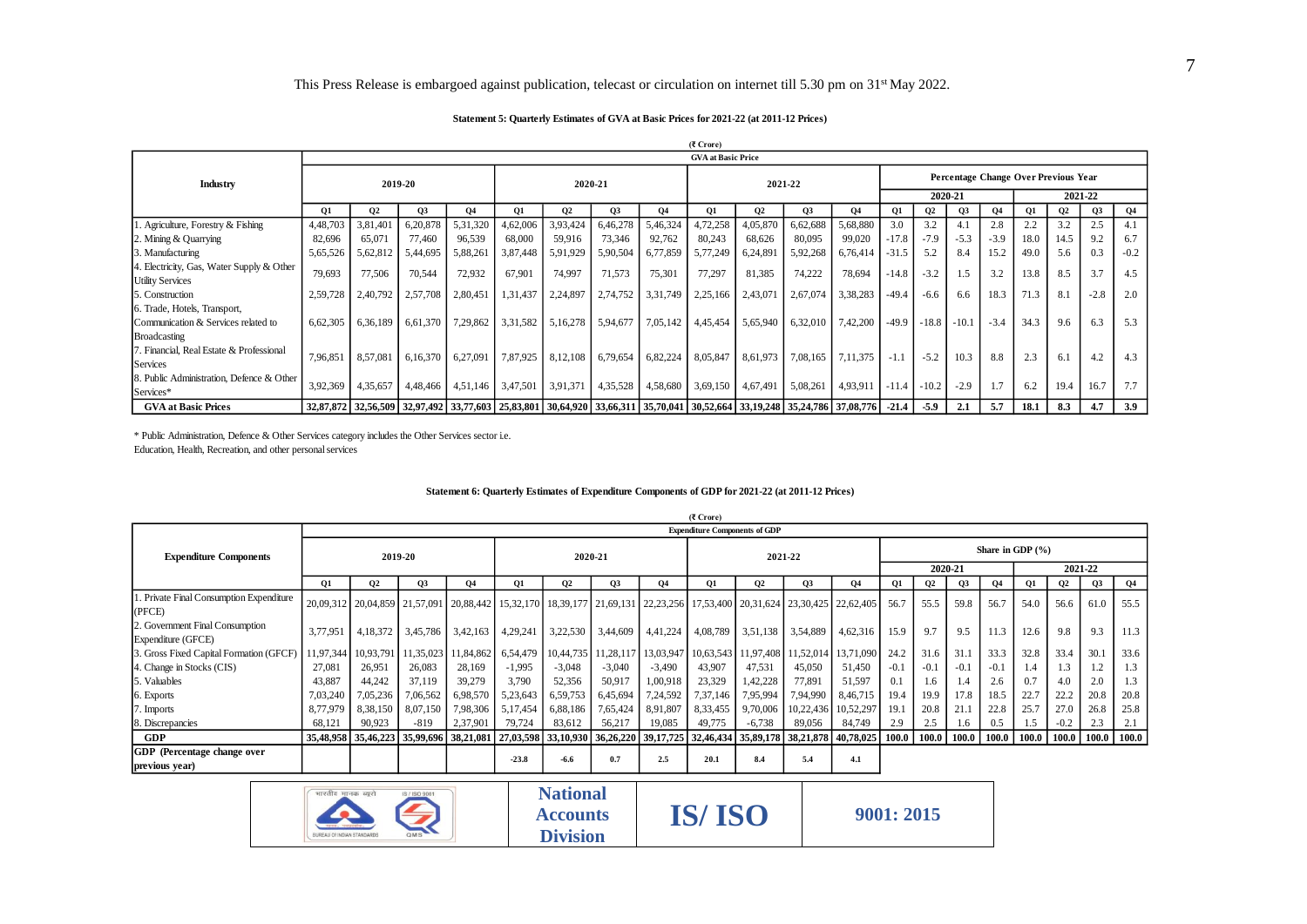### **Statement 7: Quarterly Estimates of GVA at Basic Prices for 2021-22 (at Current Prices)**

|                                           |          |                     |                                                                                                                          |                   |          |          |                                              |          | (रै Crore)                |           |                                                                                                 |                                  |         |         |         |           |                                      |      |           |                |
|-------------------------------------------|----------|---------------------|--------------------------------------------------------------------------------------------------------------------------|-------------------|----------|----------|----------------------------------------------|----------|---------------------------|-----------|-------------------------------------------------------------------------------------------------|----------------------------------|---------|---------|---------|-----------|--------------------------------------|------|-----------|----------------|
|                                           |          |                     |                                                                                                                          |                   |          |          |                                              |          | <b>GVA</b> at Basic Price |           |                                                                                                 |                                  |         |         |         |           |                                      |      |           |                |
| Industry                                  |          |                     | 2019-20                                                                                                                  |                   |          |          | 2020-21                                      |          |                           |           | 2021-22                                                                                         |                                  |         |         |         |           | Percentage Change Over Previous Year |      |           |                |
|                                           |          |                     |                                                                                                                          |                   |          |          |                                              |          |                           |           |                                                                                                 |                                  |         |         | 2020-21 |           |                                      |      | 2021-22   |                |
|                                           | Q1       | 02                  | <b>O3</b>                                                                                                                | 04                | 01       | 02       | <b>O3</b>                                    | 04       | 01                        | <b>O2</b> | <b>O3</b>                                                                                       | 04                               | 01      | 02      | Q3      | <b>04</b> | 01                                   | 02   | <b>O3</b> | Q <sub>4</sub> |
| 1. Agriculture, Forestry & Fishing        | 7,36,647 | 6,40,47             | 0,85,522                                                                                                                 | 8,95,724          | 7,82,413 | 6,95,180 | 1,80,833                                     | 9,51,069 | 8,47,042                  | 7,43,043  |                                                                                                 | 12,94,054 10,95,928              | 6.2     | 8.5     | 8.8     | 6.2       | 8.3                                  | 6.9  | 9.6       | 15.2           |
| 2. Mining & Quarrying                     | 94,643   | 72,396              | 85,975                                                                                                                   | 1,05,503          | 65,418   | 64,525   | 78,868                                       | 1,16,169 | 1,09,285                  | 1,00,277  | 1,29,420                                                                                        | 1,74,094                         | $-30.9$ | $-10.9$ | $-8.3$  | 10.       | 67.1                                 | 55.4 | 64.1      | 49.9           |
| 3. Manufacturing                          | 6,77,967 | 6,71,108            | 6,49,322                                                                                                                 | 7,06,413          | 4,53,728 | 6,98,446 | 7,10,550                                     | 8,46,710 | 7,49,346                  | 8,24,612  | 8,00,157                                                                                        | 9,33,200                         | $-33.1$ | 4.1     | 9.4     | 19.9      | 65.2                                 | 18.1 | 12.6      | 10.2           |
| 4. Electricity, Gas, Water Supply & Other | 1,29,482 | 1,26,977            | 1,18,638                                                                                                                 | 1,26,520          | 1,15,605 | 1,23,752 | 1,29,362                                     | 1,38,633 | 1,28,982                  | 1,38,572  | 1,50,911                                                                                        | 1,68,214                         | $-10.7$ | $-2.5$  | 9.0     | 9.6       | 11.6                                 | 12.0 | 16.7      | 21.3           |
| <b>Utility Services</b>                   |          |                     |                                                                                                                          |                   |          |          |                                              |          |                           |           |                                                                                                 |                                  |         |         |         |           |                                      |      |           |                |
| 5. Construction                           | 3,50,518 | 3,17,820            |                                                                                                                          | 3,35,098 3,69,324 | 1,70,899 |          | 2,93,690 3,70,558                            | 4,80,461 | 3,45,254                  | 3,80,176  | 4,31,680                                                                                        | 5,61,988                         | $-51.2$ | $-7.6$  | 10.6    | 30.1      | 102.0                                | 29.4 | 16.5      | 17.0           |
| 6. Trade, Hotels, Transport,              |          |                     |                                                                                                                          |                   |          |          |                                              |          |                           |           |                                                                                                 |                                  |         |         |         |           |                                      |      |           |                |
| Communication & Services related to       | 8,52,337 | 8,19,648            | 8,60,063                                                                                                                 | 9,46,444          | 4,25,389 |          | 6,76,119 7,95,717 9,69,168 6,25,258 8,12,124 |          |                           |           |                                                                                                 | $9,48,463$ 11,43,051 -50.1 -17.5 |         |         | $-7.5$  | 2.4       | 47.0                                 | 20.1 | 19.2      | 17.9           |
| <b>Broadcasting</b>                       |          |                     |                                                                                                                          |                   |          |          |                                              |          |                           |           |                                                                                                 |                                  |         |         |         |           |                                      |      |           |                |
| 7. Financial. Real Estate & Professional  |          | 10,64,892 11,45,687 |                                                                                                                          |                   |          |          |                                              |          |                           |           | 8,28,769 8,39,989 10,38,123 10,89,446 9,46,719 9,71,472 11,45,774 12,43,936 10,65,702 10,87,891 |                                  | $-2.5$  | $-4.9$  | 14.2    | 15.7      | 10.4                                 | 14.2 | 12.6      | 12.0           |
| Services                                  |          |                     |                                                                                                                          |                   |          |          |                                              |          |                           |           |                                                                                                 |                                  |         |         |         |           |                                      |      |           |                |
| 8. Public Administration, Defence & Other |          |                     |                                                                                                                          |                   |          |          |                                              |          |                           |           |                                                                                                 |                                  | $-5.5$  | $-5.7$  | 1.3     | 6.1       | 11.1                                 | 25.6 | 22.9      | 13.8           |
| Services*                                 | 6,40,602 | 6,76,068            | 6,95,381                                                                                                                 | 6,89,161          |          |          |                                              |          |                           |           | $6,05,213$ $6,37,464$ $7,04,591$ $7,31,520$ $6,72,314$ $8,00,618$ $8,65,763$                    | 8,32,271                         |         |         |         |           |                                      |      |           |                |
| <b>GVA at Basic Prices</b>                |          |                     | 45,88,149 59,96,638 59,96,638 646,79,078 56,56,789 42,78,622 49,17,197 52,05,201 46,23,254 50,43,357 56,86,149 59,96,638 |                   |          |          |                                              |          |                           |           |                                                                                                 |                                  | $-19.6$ | $-4.3$  | 5.5     | 11.2      | 26.4                                 | 17.9 | 15.6      | 15.2           |

### **Statement 8: Quarterly Estimates of Expenditure Components of GDP for 2021-22 (at Current Prices)**

|                                                                    |                   |                     |                         |                |                     |                                    |                         |             | <b>GVA</b> at Basic Price            |                     |                                                                                                   |           |            |           |         |        |                                      |        |                |                |
|--------------------------------------------------------------------|-------------------|---------------------|-------------------------|----------------|---------------------|------------------------------------|-------------------------|-------------|--------------------------------------|---------------------|---------------------------------------------------------------------------------------------------|-----------|------------|-----------|---------|--------|--------------------------------------|--------|----------------|----------------|
|                                                                    |                   |                     |                         |                |                     |                                    |                         |             |                                      |                     |                                                                                                   |           |            |           |         |        | Percentage Change Over Previous Year |        |                |                |
| Industry                                                           |                   |                     | 2019-20                 |                |                     |                                    | 2020-21                 |             |                                      |                     | 2021-22                                                                                           |           |            |           |         |        |                                      |        |                |                |
|                                                                    |                   |                     |                         |                |                     |                                    |                         |             |                                      |                     |                                                                                                   |           |            |           | 2020-21 |        |                                      |        | 2021-22        |                |
|                                                                    | 01                | 02                  | <b>O3</b>               | 04             | <b>01</b>           | <b>O2</b>                          | <b>O3</b>               | 04          | 01                                   | <b>O2</b>           | <b>O3</b>                                                                                         | 04        | 01         | <b>O2</b> | 03      | 04     | 01                                   | 02     | <b>O3</b>      | <b>O4</b>      |
| 1. Agriculture, Forestry & Fishing                                 | 7,36,647          | 6,40,471            | 10,85,522               | 8.95.724       | 7.82.413            | 6.95.180                           | 11,80,833               | 9.51.069    | 8.47.042                             | 7.43.043            | 12.94.054                                                                                         | 10.95.928 | 6.2        | 8.5       | 8.8     | 6.2    | 8.3                                  | 6.9    | 9.6            | 15.2           |
| 2. Mining & Quarrying                                              | 94,643            | 72,396              | 85,975                  | 1,05,503       | 65,418              | 64,525                             | 78,868                  | 1,16,169    | 1,09,285                             | 1,00,277            | 1,29,420                                                                                          | 1,74,094  | $-30.9$    | $-10.9$   | $-8.3$  | 10.1   | 67.1                                 | 55.4   | 64.1           | 49.9           |
| 3. Manufacturing                                                   | 6.77.967          | 6,71,108            | 6,49,322                | 7,06,413       | 4,53,728            | 6,98,446                           | 7,10,550                | 8,46,710    | 7,49,346                             | 8,24,612            | 8,00,157                                                                                          | 9,33,200  | $-33.1$    | 4.1       | 9.4     | 19.9   | 65.2                                 | 18.1   | 12.6           | 10.2           |
| 4. Electricity, Gas, Water Supply & Other                          | 1,29,482          | 1,26,977            | 1,18,638                | 1,26,520       | 1,15,605            | 1,23,752                           | 1,29,362                | 1,38,633    | 1,28,982                             | 1,38,572            | 1,50,911                                                                                          | 1,68,214  | $-10.7$    | $-2.5$    | 9.0     | 9.6    | 11.6                                 | 12.0   | 16.7           | 21.3           |
| <b>Utility Services</b>                                            |                   |                     |                         |                |                     |                                    |                         |             |                                      |                     |                                                                                                   |           |            |           |         |        |                                      |        |                |                |
| 5. Construction                                                    | 3.50.518          | 3,17,820            | 3,35,098                | 3,69,324       | 1,70,899            | 2,93,690                           | 3,70,558                | 4,80,461    | 3,45,254                             | 3,80,176            | 4,31,680                                                                                          | 5.61.988  | $-51.2$    | $-7.6$    | 10.6    | 30.1   | 102.0                                | 29.4   | 16.5           | 17.0           |
| 6. Trade, Hotels, Transport,                                       |                   |                     |                         |                |                     |                                    |                         |             |                                      |                     |                                                                                                   |           |            |           |         |        |                                      |        |                |                |
| Communication & Services related to                                | 8,52,337          | 8,19,648            | 8,60,063                | 9,46,444       | 4,25,389            | 6,76,119                           | 7,95,717                | 9,69,168    | 6,25,258                             | 8,12,124            | 9,48,463                                                                                          | 11,43,051 | $-50.1$    | $-17.5$   | $-7.5$  | 2.4    | 47.0                                 | 20.1   | 19.2           | 17.9           |
| Broadcasting                                                       |                   |                     |                         |                |                     |                                    |                         |             |                                      |                     |                                                                                                   |           |            |           |         |        |                                      |        |                |                |
| 7. Financial, Real Estate & Professional                           |                   | 10,64,892 11,45,687 | 8,28,769                | 8,39,989       | 10,38,123           | 10,89,446                          | 9,46,719                | 9,71,472    |                                      | 11,45,774 12,43,936 | 10,65,702                                                                                         | 10.87.891 | $-2.5$     | -4.9      | 14.2    | 15.7   | 10.4                                 | 14.2   | 12.6           | 12.0           |
| <b>Services</b>                                                    |                   |                     |                         |                |                     |                                    |                         |             |                                      |                     |                                                                                                   |           |            |           |         |        |                                      |        |                |                |
| 8. Public Administration, Defence & Other<br>Services <sup>*</sup> | 6,40,602          | 6,76,068            | 6,95,381                | 6,89,161       | 6,05,213            | 6,37,464                           | 7,04,591                | 7,31,520    | 6,72,314                             | 8,00,618            | 8,65,763                                                                                          | 8,32,271  | $-5.5$     | $-5.7$    | 1.3     | 6.1    | 11.1                                 | 25.6   | 22.9           | 13.8           |
| <b>GVA at Basic Prices</b>                                         | 45,47,089         | 44,70,175           | 46,58,768               |                | 46,79,078 36,56,789 | 42,78,622                          | 49,17,197 52,05,201     |             | 46,23,254                            | 50,43,357           | 56,86,149                                                                                         | 59,96,638 | $-19.6$    | $-4.3$    | 5.5     | 11.2   | 26.4                                 | 17.9   | 15.6           | 15.2           |
|                                                                    |                   |                     |                         |                |                     |                                    |                         |             |                                      |                     |                                                                                                   |           |            |           |         |        |                                      |        |                |                |
|                                                                    |                   |                     |                         |                |                     |                                    |                         |             |                                      |                     |                                                                                                   |           |            |           |         |        |                                      |        |                |                |
|                                                                    |                   |                     |                         |                |                     |                                    |                         |             |                                      |                     | Statement 8: Quarterly Estimates of Expenditure Components of GDP for 2021-22 (at Current Prices) |           |            |           |         |        |                                      |        |                |                |
|                                                                    |                   |                     |                         |                |                     |                                    |                         |             | (₹ Crore)                            |                     |                                                                                                   |           |            |           |         |        |                                      |        |                |                |
|                                                                    |                   |                     |                         |                |                     |                                    |                         |             | <b>Expenditure Components of GDP</b> |                     |                                                                                                   |           |            |           |         |        |                                      |        |                |                |
|                                                                    |                   |                     |                         |                |                     |                                    |                         |             |                                      |                     |                                                                                                   |           |            |           |         |        | Share in GDP (%)                     |        |                |                |
| <b>Expenditure Components</b>                                      |                   |                     | 2019-20                 |                |                     |                                    | 2020-21                 |             |                                      |                     | 2021-22                                                                                           |           |            |           |         |        |                                      |        |                |                |
|                                                                    | 01                | Q2                  |                         |                |                     |                                    |                         |             |                                      |                     |                                                                                                   |           |            |           |         |        |                                      |        |                |                |
| . Private Final Consumption Expenditure                            |                   |                     |                         |                |                     |                                    |                         |             |                                      |                     |                                                                                                   |           |            |           | 2020-21 |        |                                      |        | 2021-22        |                |
| (PFCE)                                                             |                   |                     | Q3                      | Q <sub>4</sub> | Q1                  | Q <sub>2</sub>                     | <b>O3</b>               | 04          | 01                                   | Q2                  | <b>O3</b>                                                                                         | 04        | 01         | <b>O2</b> | Q3      | 04     | Q1                                   | 02     | 0 <sub>3</sub> | Q <sub>4</sub> |
|                                                                    | 29, 19, 710       |                     | 29, 49, 714 32, 33, 963 | 31, 33, 722    | 22,95,743           | 28,25,021                          | 34, 24, 585 34, 87, 412 |             | 28,46,871                            | 33,45,447           | 39,85,298                                                                                         | 39,17,789 | 59.3       | 59.8      | 62.9    | 60.6   | 55.5                                 | 59.5   | 63.2           | 59.2           |
| 2. Government Final Consumption                                    |                   |                     |                         |                |                     |                                    |                         |             |                                      |                     |                                                                                                   |           |            |           |         |        |                                      |        |                |                |
| Expenditure (GFCE)                                                 | 5,46,982          | 6,16,670            | 5, 21, 297              | 5,15,922       | 6,48,496            | 5,00,590                           | 5,46,642                | 6,97,562    | 6,60,772                             | 5,80,557            | 6,03,011                                                                                          | 7,89,527  | 16.7       | 10.6      | 10.0    | 12.1   | 12.9                                 | 10.3   | 9.6            | 11.9           |
| 3. Gross Fixed Capital Formation (GFCF)                            | 15,01,041         | 13,59,901           | 13,99,131               | 14,77,57       | 8,00,027            | 12,90,480                          | 14,33,253               | 17,40,313   | 14,43,837                            | 16,50,441           | 16,47,885                                                                                         | 20.17.627 | 20.7       | 27.3      | 26.3    | 30.2   | 28.2                                 | 29.4   | 26.1           | 30.5           |
| . Change in Stocks (CIS)                                           | 33,706            | 33,365              | 32,282                  | 35,120         | $-1,970$            | $-3,033$                           | $-3,085$                | $-3,676$    | 49,431                               | 54,396              | 52,783                                                                                            | 61,559    | $-0.1$     | $-0.1$    | $-0.1$  | $-0.1$ | 1.0                                  | 1.0    | 0.8            | 0.9            |
| 5. Valuables                                                       | 48,179            | 53,685              | 49,798                  | 43,046         | 4,459               | 69,016                             | 66,399                  | 1,31,539    | 31,869                               | 1,90,817            | 1,06,142                                                                                          | 72,859    | 0.1        | 1.5       | 1.2     | 2.3    | 0.6                                  | 3.4    | 1.7            | 1.1            |
| 6. Exports                                                         | 9.30.665          | 9,27,287            | 9,63,770                | 9,30,466       | 7,48,963            | 9,28,387                           | 9,58,567                | 10,68,615   | 11,28,349                            | 12,25,739           | 13,12,635                                                                                         | 13,97,162 | 19.3       | 19.7      | 17.6    | 18.6   | 22.0                                 | 21.8   | 20.8           | 21.1           |
| . Imports                                                          | 11, 17, 375       | 10,60,389           | 10,66,234               | 10,26,234      | 6,71,810            | 8,77,558                           | 10,36,806               | 11,95,098   | 11,58,549                            | 13,58,479           | 15,48,120                                                                                         | 15,88,744 | 17.3       | 18.6      | 19.0    | 20.8   | 22.6                                 | 24.2   | 24.6           | 24.0           |
| 8. Discrepancies                                                   | 79.547            | $-18.581$           | $-3.595$                | 30.723         | 49.535              | $-11.084$                          | 58,987                  | $-1.69.558$ | 1,24,210                             | $-68,753$           | 1,42,813                                                                                          | $-52.544$ | 1.3        | $-0.2$    | 1.1     | $-2.9$ | 2.4                                  | $-1.2$ | 2.3            | $-0.8$         |
| <b>GDP</b>                                                         | 49,42,455         | 48,61,652           | 51,30,412               | 51,40,33       | 38,73,443           | 47,21,819                          | 54,48,542               | 57,57,109   | 51,26,789                            | 56,20,166           | 63,02,447                                                                                         | 66,15,235 | 100.0      | 100.0     | 100.0   | 100.0  | 100.0                                | 100.0  | 100.0          | 100.0          |
| GDP (Percentage change over                                        |                   |                     |                         |                | $-21.6$             | $-2.9$                             | 6.2                     | 12.0        | 32.4                                 | 19.0                | 15.7                                                                                              | 14.9      |            |           |         |        |                                      |        |                |                |
| previous vear)                                                     |                   |                     |                         |                |                     |                                    |                         |             |                                      |                     |                                                                                                   |           |            |           |         |        |                                      |        |                |                |
|                                                                    | भारतीय मानक व्यरो |                     | IS / ISO 9001           |                |                     |                                    |                         |             |                                      |                     |                                                                                                   |           |            |           |         |        |                                      |        |                |                |
|                                                                    |                   |                     |                         |                |                     | <b>National</b><br><b>Accounts</b> |                         |             | <b>IS/ISO</b>                        |                     |                                                                                                   |           | 9001: 2015 |           |         |        |                                      |        |                |                |